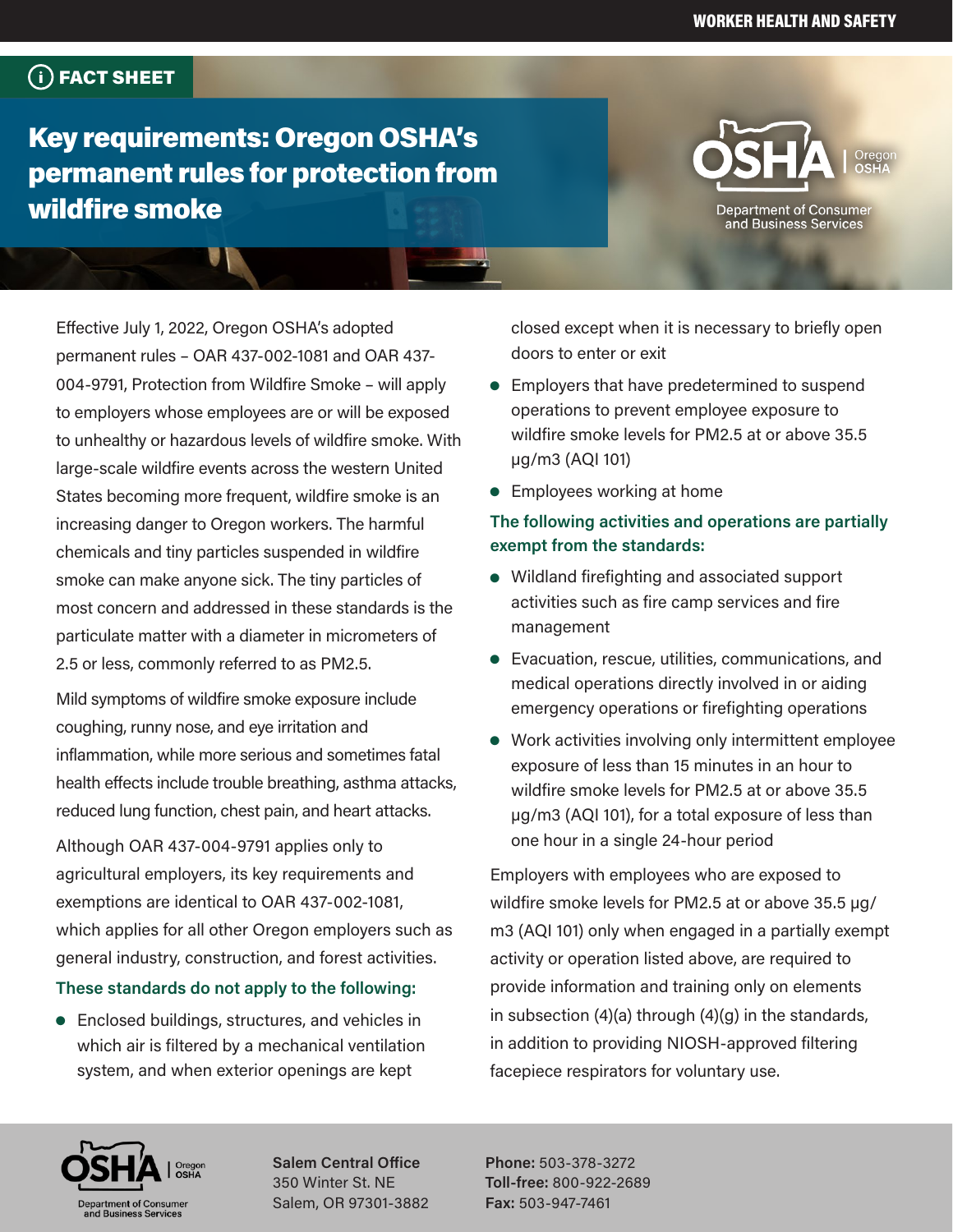| <b>AQI value</b> | Wildfire Smoke standards' key requirements for exposure level                                                                                                                                                                                                            |
|------------------|--------------------------------------------------------------------------------------------------------------------------------------------------------------------------------------------------------------------------------------------------------------------------|
| $101 - 250$      | Assess and monitor air quality at each work location where employees are exposed<br>1.<br>Provide and document employee training<br>2.                                                                                                                                   |
|                  | Implement two-way communication system<br>3.<br>Implement engineering and administrative controls<br>4.<br>Provide NIOSH-approved filtering facepiece respirators for voluntary use<br>5.                                                                                |
| $251 - 500$      | 1-4. For AQI 101 - 250 above; and<br>Provide NIOSH-approved filtering facepiece respirators for mandatory use by<br>7.<br>implementing a Wildfire Smoke Respiratory Protection Program in accordance with<br>Appendix A, in the Protection from Wildfire Smoke standards |
| 501 and above    | 1-4. For AQI 101 - 250 above; and<br>Provide NIOSH-approved respirators for mandatory use by implementing a Respiratory<br>7.<br>Protection Program in accordance with 29 CFR 1910.134 or OAR 437-004-1041                                                               |

## **DESCRIPTION OF EACH KEY REQUIREMENT (1-7):**

#### **1. Assess and monitor air quality at each work location where employees are exposed**

The level of wildfire smoke at work locations that triggers these standards is when the PM2.5 ambient air concentration equals or exceeds 35.5 micrograms per cubic meter (µg/m3), which is equivalent to an Air Quality Index (AQI) for PM2.5 of 101 or greater. The AQI was developed by the U.S. Environmental Protection [Agency \(EPA\)](https://www.airnow.gov/aqi/aqi-basics/) as an indicator of overall air quality for the general population, and is largely and easily accessible by the public. When work locations are affected by wildfire smoke, employers and employees with internet access can determine air quality conditions by checking the current average AQI value for PM2.5 for their geographical area by using the following websites or apps:

**• Oregon DEQ website: [https://oraqi.deq.state.or.us/](https://oraqi.deq.state.or.us/home/map)** [home/map](https://oraqi.deq.state.or.us/home/map)

- $\bullet$  U.S. EPA AirNow Fire and Smoke Map website: <https://fire.airnow.gov/>
- OregonAir (DEQ) app: Search for the free "OregonAir" app in your app store
- $\bullet$  U.S. EPA AirNow app: Search for the free "EPA AIRNow" app in your app store



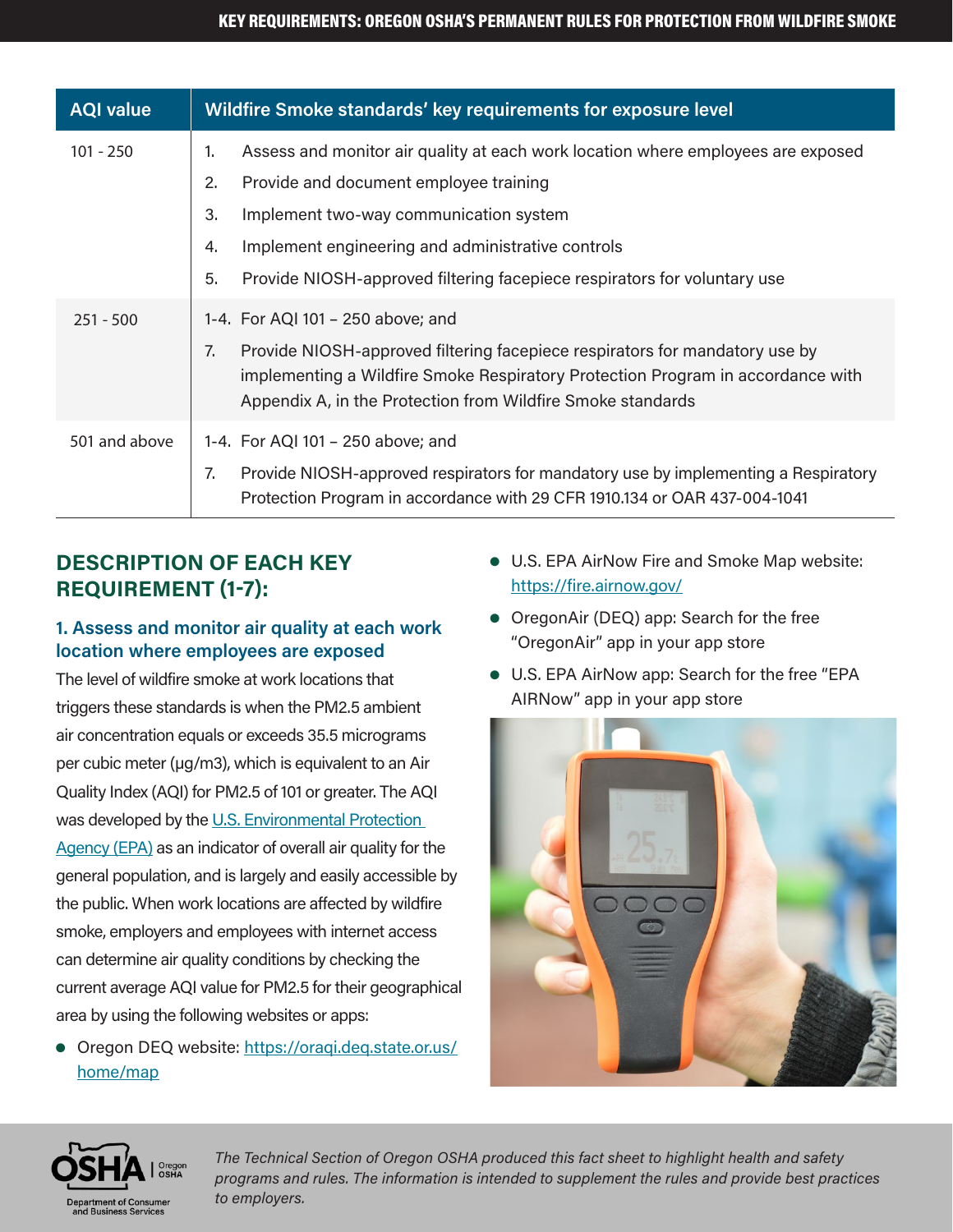Additionally, employers can choose to directly measure workplace ambient air concentration for PM2.5 by purchasing and using a testing device for PM2.5 and following the manufacturer's instructions. This method will likely provide the most accurate level of PM2.5, especially for indoor workplaces where the air is not filtered by mechanical ventilation.

For employers that have determined and can demonstrate that none of the methods listed above are available for their work location, a method known as the [5-3-1 Visibility Index](https://www.oregon.gov/deq/wildfires/Pages/Using-Visibility-to-Estimate-Health-Effects.aspx) can be used to estimate the current air concentration for PM2.5, and equivalent AQI value, as shown below:

| <b>AQI Index</b><br><b>Values</b>                 | <b>PM2.5</b><br><b>Concentration</b><br>in $\mu$ g/m3 | <b>Visibility</b><br><b>Index Values</b><br>(How far you<br>can see) |  |
|---------------------------------------------------|-------------------------------------------------------|----------------------------------------------------------------------|--|
| $0 - 50$                                          | $0.0 - 12.0$                                          | more than 15<br>miles                                                |  |
| $51 - 100$                                        | $12.1 - 35.4$                                         | $5 - 15$ miles                                                       |  |
| $101 - 150$                                       | $35.5 - 55.4$                                         | $3 - 5$ miles                                                        |  |
| $151 - 200$                                       | $55.5 - 150.4$                                        | $1 - 3$ miles                                                        |  |
| $201 - (251) -$<br>300                            | $150.5 - (200.9)$<br>$-250.4$                         | 1 mile                                                               |  |
| 301 and<br>higher                                 | 250.5 and<br>higher                                   | less than 1<br>mile                                                  |  |
| Rule exposure thresholds and visibility distances |                                                       |                                                                      |  |

#### **VISIBILITY DISTANCES:**







**Photos above are from the United States Forest Service's InciWeb – Incident Information System, at inciweb.nwcg.gov**



highlighted in red.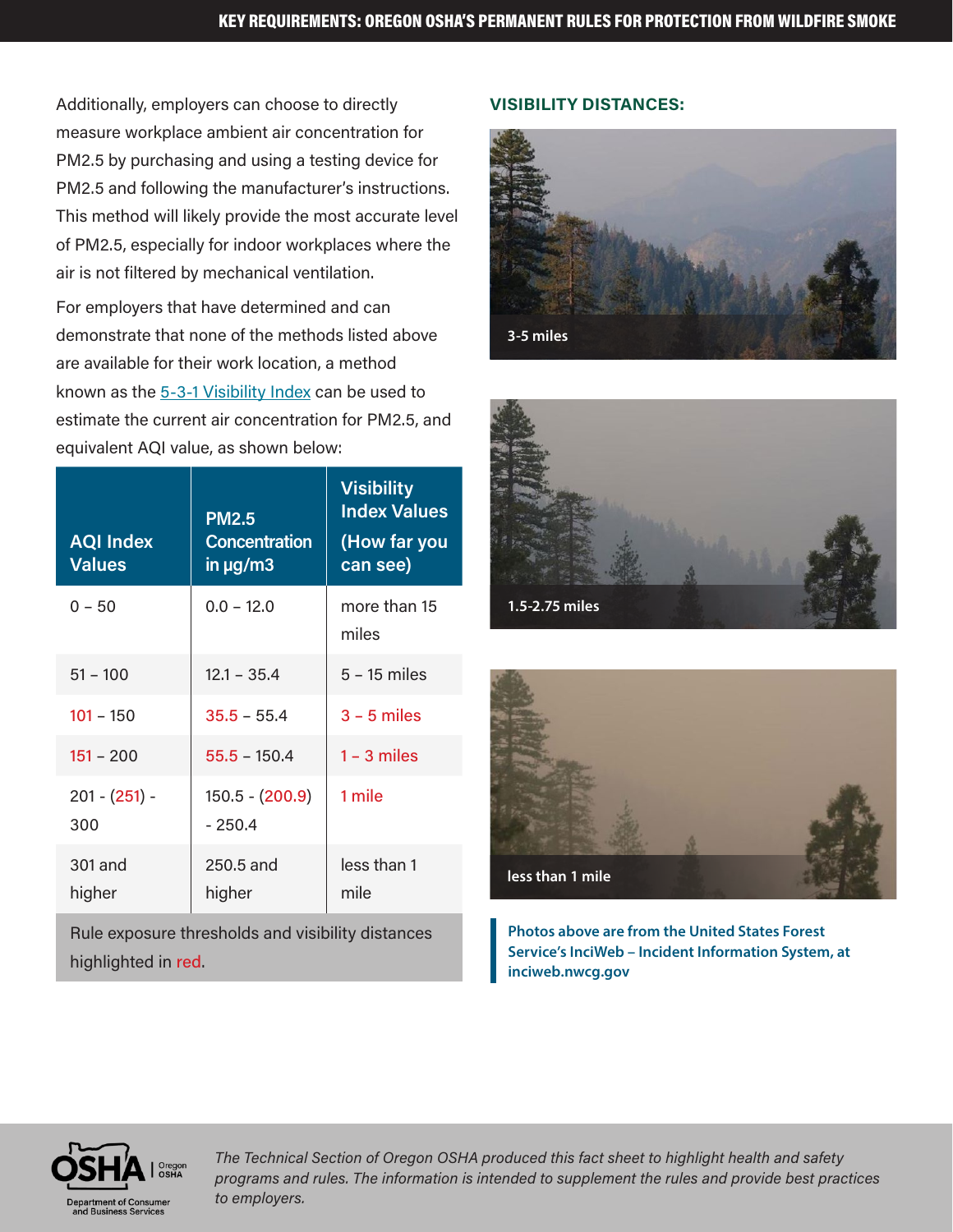#### **2. Provide and document employee training**

Training must be provided to employees in a manner and a language they readily understand and must include:

- A. The symptoms of wildfire smoke exposure, including:
	- Eyes: burning sensations, redness, and tearing of the eyes caused by irritation and inflammation that can temporarily impair vision
	- $\bullet$  Respiratory system: runny nose, sore throat, cough, difficulty breathing, sinus irritation, wheezing, and shortness of breath
	- Fatigue, headache, irregular heartbeat, and chest pain
- B. The potential acute and chronic health effects from wildfire smoke exposure, including increased health risks to sensitive groups, and how chronic exposures can increase the risk of cardiovascular disease and can exacerbate asthma.
- C. Each employee's right to report health issues related to wildfire smoke exposure and obtain

medical treatment for such workplace exposures without fear of retaliation.

- D. How employees can obtain the current average and forecasted ambient air concentration for PM2.5 and equivalent AQI value for their work location.
- E. The importance, limitations, and benefits of using a filtering facepiece respirator, which is provided by the employer at no cost to the employee to reduce exposure to wildfire smoke, and how to use and maintain their filtering facepiece respirator.
- F. The employer's methods to protect employees from wildfire smoke, including how filtering facepiece respirators are required to be made readily accessible to employees for voluntary use, and how employees can obtain such respirators before exposure and replace them when needed.
- G. Review of any job tasks performed by employees in which the use of a filtering facepiece respirator would expose the wearer to a hazard associated with a substantially more serious injury or illness



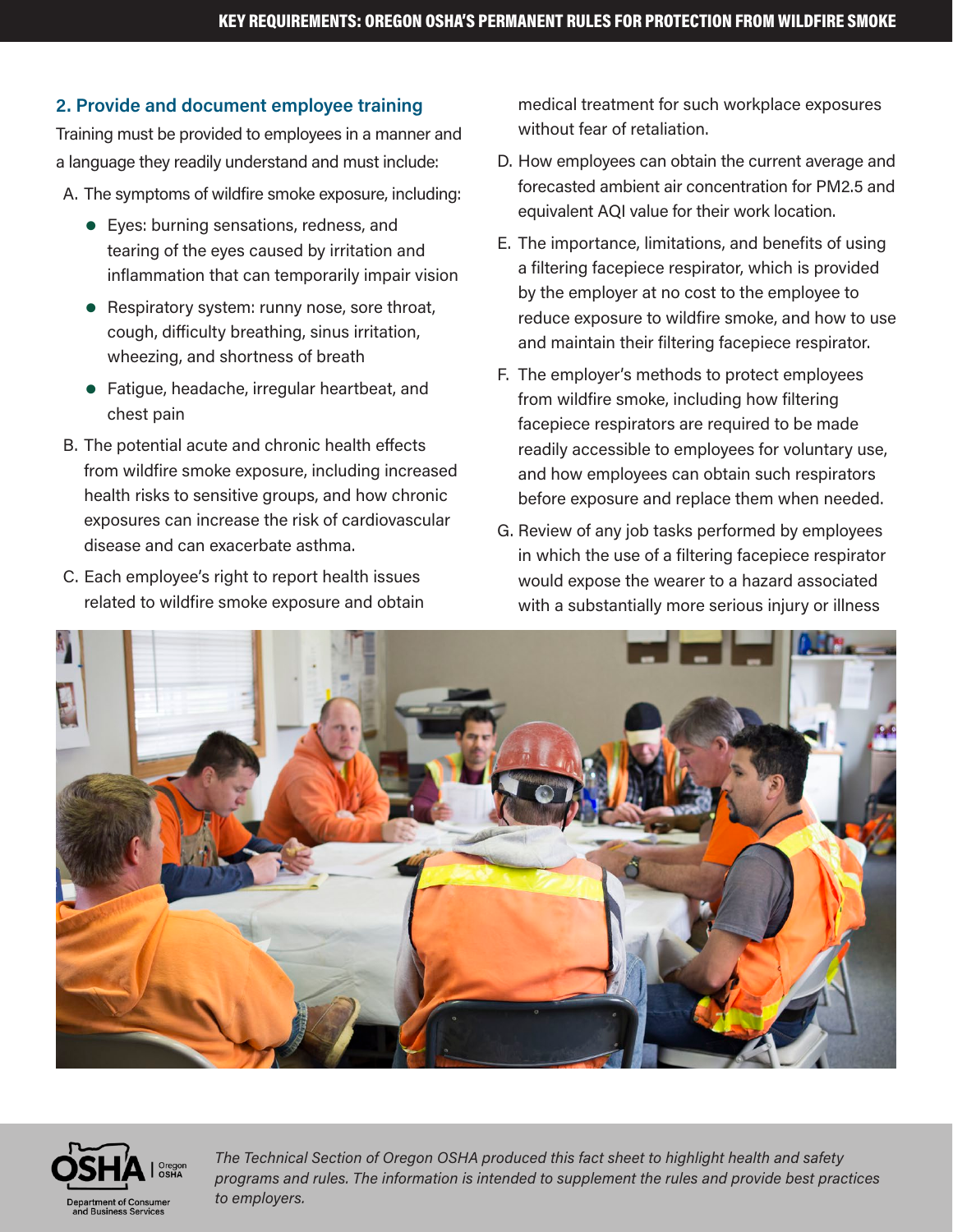

than the potential acute health effects of wildfire smoke exposure.

- H. The procedures supervisors must follow when an employee reports or exhibits health symptoms that necessitate immediate medical attention, including, but not limited to, asthma attacks, difficulty breathing, and chest pain.
- I. How to operate and interpret exposure results based on any PM2.5 monitoring device used by the employer in compliance with the standard.
- J. An explanation of the employer's two-way communication system for wildfire smoke exposure control information.

Training elements (a) through (e) above are included in [Oregon OSHA's wildfire smoke training course](https://osha.oregon.gov/Pages/topics/wildfires.aspx) that is available to all employers and employees in both English and Spanish.

Employers that are not partially exempt from the standard must verify supervisor and employee training by preparing a written or electronic record that includes at least the name or identification number of each employee trained, the dates of the trainings, and the name of the people who conducted the training. The most recent annual training record for each employee must be maintained for one year.

#### **3. Implement two-way communication system**

A two-way communication system must be used to communicate wildfire smoke information between supervisors and employees. Such information includes any changes in the air quality at the work location that would necessitate an increase or decrease in the level of exposure controls. The twoway communication must also allow employees to report issues concerning their access to exposure controls and any health symptoms from wildfire smoke exposure that could necessitate medical attention. The means to communicate information may include, but are not limited to, in-person, cell phone, and two-way radio.

#### **4. Implement engineering and administrative controls to employees exposed to PM2.5 levels at or above 35.5 µg/m3 (AQI 101)**

Engineering and administrative controls that are functionally possible and would not prevent the completion of work must be used to reduce employee exposure to wildfire smoke. Such controls include relocating outdoor workers to enclosed buildings or to outdoor locations where the air quality is better, and making work schedule changes to reduce employee exposures. The use of engineering and administrative